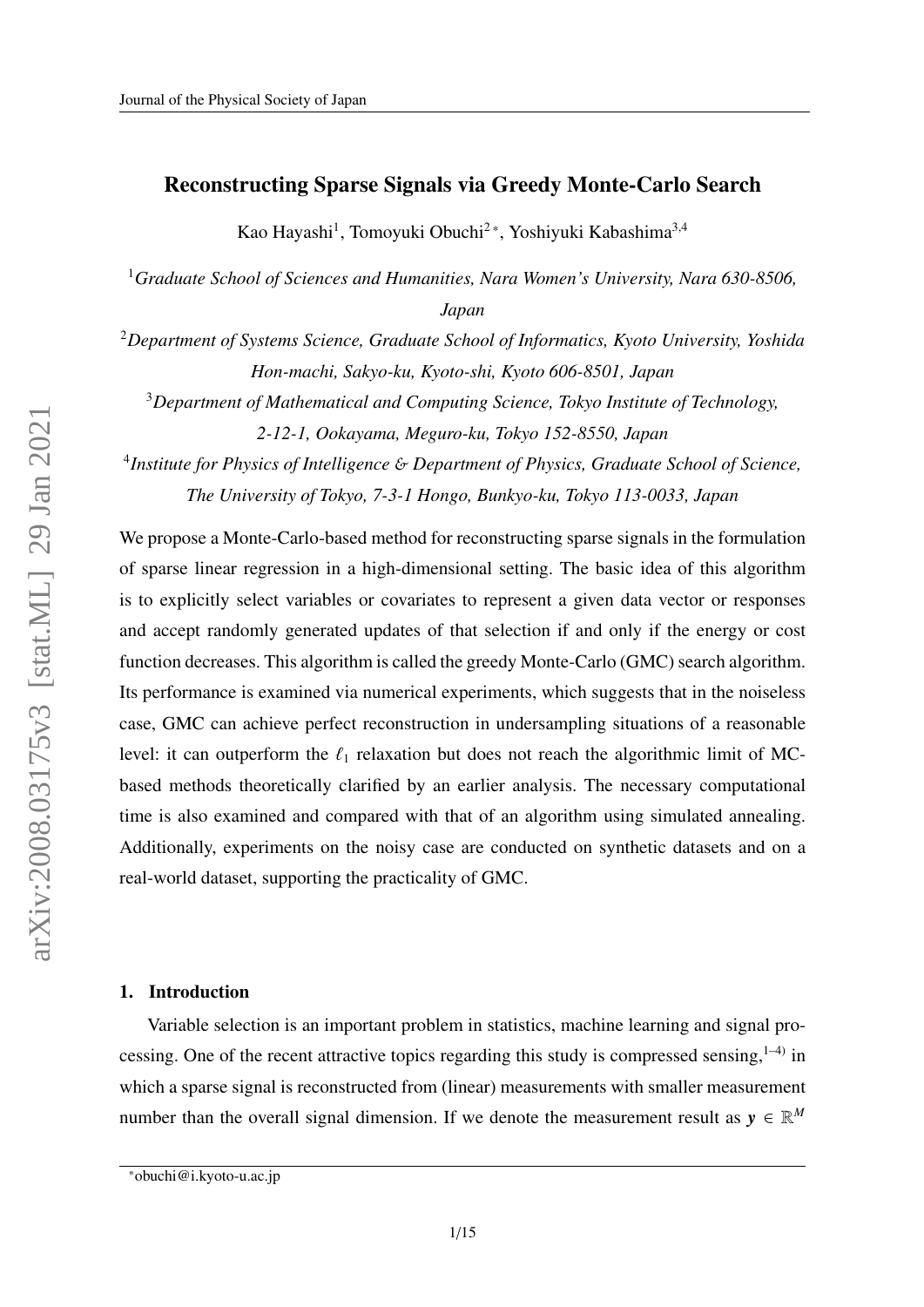and the measurement matrix as  $A \in \mathbb{R}^{M \times N}$ , a naive formulation of compressed sensing can be written as

$$
\hat{\mathbf{x}}(K) = \arg\min_{\mathbf{x}} \left\{ \frac{1}{2} ||\mathbf{y} - A\mathbf{x}||_2^2 \right\} \text{ subj. to } ||\mathbf{x}||_0 \le K,
$$
 (1)

where  $\|\cdot\|_0$  denotes the  $\ell_0$  norm giving the number of non-zero components and the *K*-sparse vector  $\hat{\mathbf{x}}(K) \in \mathbb{R}^N$ ) becomes our estimator of the true signal  $\mathbf{x}^0$  embedded in the data generation process. This formulation requires solving discrete optimization problems; therefore, it involves serious computational difficulty when  $N$  and  $K$  are large.<sup>5)</sup> Due to this computational difficulty, certain approximations are needed to treat high-dimensional datasets.

Some representative approximations, such as orthogonal matching pursuit  $(OMP)^{6,7}$  and the iteratively reweighted least squares method  $(IRLS)$ , $^{8)}$  are available. OMP is an approximate algorithm to directly solve eq. (1) by incrementing the set of used columns of *A* to approximate *y* in a greedy manner, whereas IRLS first relaxes the  $\ell_0$  constraint to an  $\ell_p$  constraint, where  $p > 0$ , and then recursively solves the least squares problem with coefficients reweighted by the previous least squares solution; IRLS effectively solves eq. (1) with a small enough *p*. Another more common method to find an approximate solution of eq. (1) is to relax  $||x||_0$  to  $||x||_1 = \sum_{i=1}^{N} |x_i|^{(9-12)}$  This relaxation converts the problem into a convex optimization problem; hence, a unique solution can be efficiently obtained using versatile solvers. Even with this relaxation, it has been shown that a perfect reconstruction of the signal in the noiseless limit is possible in undersampling situations of a reasonable level.<sup>13, 14)</sup> These findings have motivated using the  $\ell_1$  relaxation (LASSO) for a wide range problems and inspired a search for better inference methods enabling a perfect reconstruction with fewer measurements than the  $\ell_1$  case with a reasonable computational cost. A successful example of this search is based on the Bayesian framework:<sup>15)</sup> it showed that a perfect reconstruction is possible with fewer measurements than the  $\ell_1$  case with a sufficiently low computational cost when employing the so-called approximate message passing (AMP) algorithm. However, this impressive result is not perfect because prior knowledge about the generation of  $x^0$  and  $y$  is required in the Bayesian framework but is not always available in realistic settings, and also its performance is guaranteed only for a certain class of measurement matrices. Solvers have their own advantages and disadvantages, and the appropriate choice depends on the available resources and purpose of the signal processing. Therefore, it is useful to increase the options of such solvers.

Under these circumstances, some of the authors proposed a solver based on Monte-Carlo (MC) sampling methods. The solver employs simulated annealing  $(SA)$ ,<sup>16)</sup> which is a ver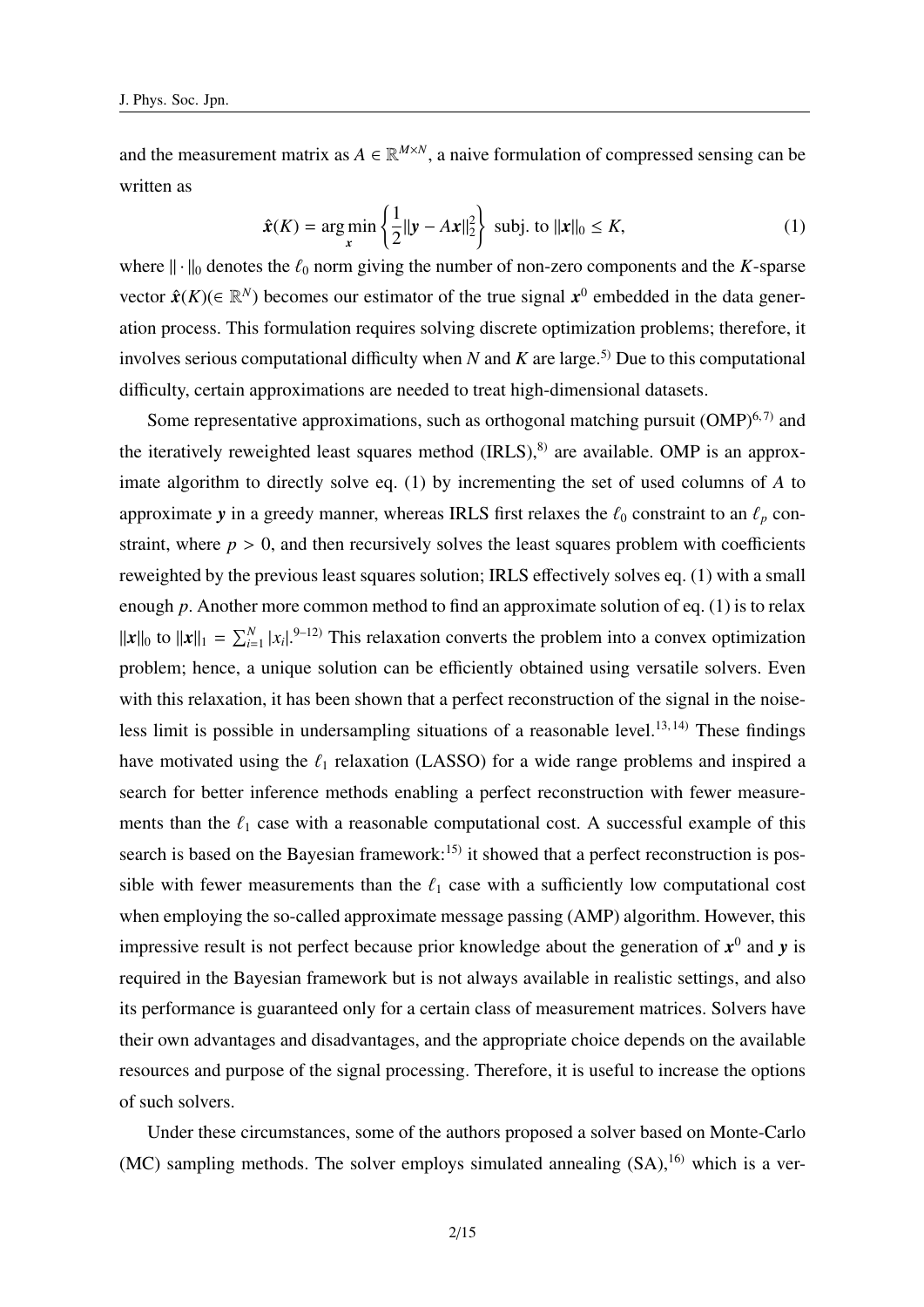satile metaheuristic for optimization, and its performance was examined numerically and analytically.<sup>17–20)</sup> The analytical result shows that a fairly wide parameter region exists in which the phase space structure is rather simple and a perfect reconstruction is possible; the existence limit of this region defines the algorithmic limit to achieve a perfect reconstruction and this limit is shown to be comparable with that of the Bayesian approach.<sup>17)</sup> Therefore, the SA-based algorithm, which is applicable for any measurement matrices, can exhibit comparable performance with a Bayesian method even without prior knowledge of the generative processes of  $x^0$  and y, although its computational cost is higher than that of AMP.

The above result, including the larger computational cost of the SA-based algorithm and the simple structure of the phase space clarified by the analytical computation, inspires a further simplification of the MC-based algorithm, which is the goal of this study. In particular, we propose a greedy algorithm to solve eq. (1) based on MC sampling, and call it the *greedy Monte-Carlo search* (GMC) algorithm. GMC can also be regarded as a version of the SAbased algorithm quenched to zero temperature. Below we examine the performance of GMC via numerical experiments. The result suggests that the GMC performance does not reach that of the SA-based method but is better than LASSO.

#### 2. Formulation and algorithm

Let us suppose a data vector  $y \in \mathbb{R}^M$  is generated from the measurement matrix  $A \in \mathbb{R}^{M \times N}$ and a  $K_0$ -sparse signal  $x^0 \in \mathbb{R}^N$ ,  $||x^0||_0 = K_0$  via

$$
y = Ax^0. \tag{2}
$$

We aim to infer the signal  $x^0$  from a given *A* and *y* for the underdetermined situation  $M < N$ . We denote the estimated signal as  $\hat{x}$ . To solve this underdetermined problem, we assume that the number of non-zero components  $K_0 = ||x^0||_0$  is smaller than or equal to *M*, where  $K_0 \leq M$ .

The starting point of our inference framework is the least squares method. To apply this method to the undetermined situation, we explicitly specify the variables or columns of *A* used to represent *y* by a binary vector  $c \in \mathbb{R}^N$ : if the *i*th variable or column of *A* is used, then  $c_i$  is one; otherwise, it is zero. We call  $c$  the sparse weight. For any *N*–dimensional vector  $z \in \mathbb{R}^N$ , the components whose corresponding sparse weights are unity (zero) are called active (inactive) components; we denote the vector of active components as  $z_c$ , and that of inactive ones as  $z_{\bar{c}}$  ( $\bar{c} = 1 - c$ ). Similarly, the submatrix of *A* consisting only of the active components is denoted as  $A_c$ . If  $K = \sum_i c_i$  is smaller than or equal to *M*, the following least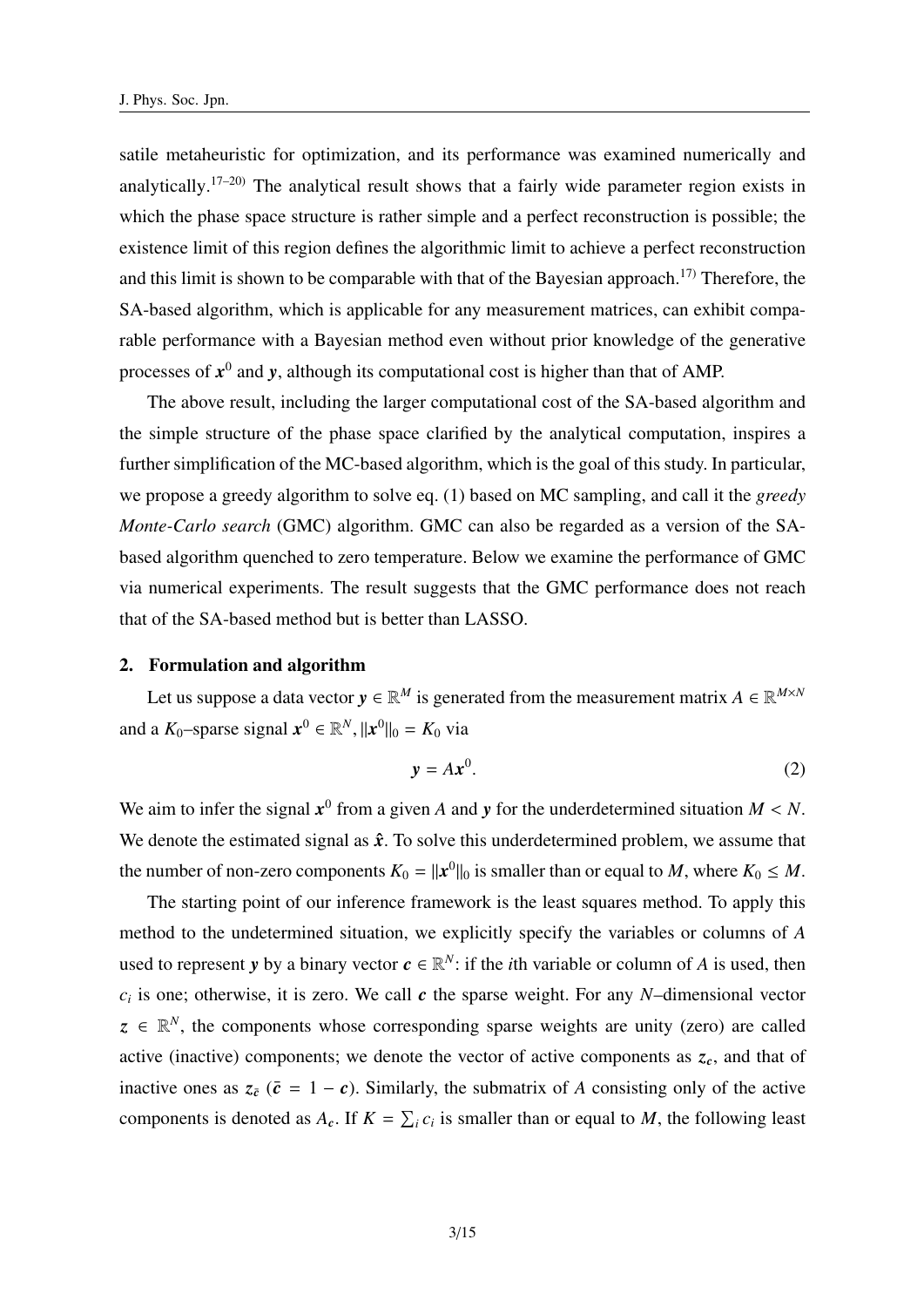squares estimator is unambiguously defined:

$$
\hat{\boldsymbol{x}}_c(\boldsymbol{c}) = \underset{\boldsymbol{x}_c \in \mathbb{R}^K}{\arg \min} \left\{ \frac{1}{2} ||\boldsymbol{y} - \boldsymbol{A}_c \boldsymbol{x}_c||_2^2 \right\} = (\boldsymbol{A}_c^\top \boldsymbol{A}_c)^{-1} \boldsymbol{A}_c^\top \boldsymbol{y},\tag{3a}
$$

$$
\hat{\mathbf{x}}_{\bar{c}}(c) = \mathbf{0}.\tag{3b}
$$

The full dimensional form of this solution is denoted as  $\hat{x}(c)$ . Using this least squares estimator, the original problem (1) can be represented as

$$
\hat{\mathbf{x}}(K) = \hat{\mathbf{x}}(\hat{\mathbf{c}}),\tag{4}
$$

$$
\hat{\mathbf{c}} = \underset{\mathbf{c} \colon \Sigma_i}{\arg \min} \left\{ \frac{1}{2} ||\mathbf{y} - A_c \hat{\mathbf{x}}_c(\mathbf{c})||_2^2 \right\}.
$$
 (5)

Therefore, we can solve the problem (1) by solving the combinatorial optimization problem (5) with respect to  $c$ . To solve this problem, the SA-based algorithm was proposed in.<sup>19)</sup> Although the SA-based algorithm has been shown to be effective,  $17, 19, 20$  herein we examine a further simplified approach. In particular, we propose a simpler algorithm that solves eq. (5) in a greedy manner using MC sampling. We call this algorithm GMC, and the details are given in the following subsection. For convenience, we introduce a mean-square error (MSE) when representing *y* such that

$$
\epsilon_{\mathbf{y}}(\mathbf{c}|\mathbf{y}, A) = \frac{1}{2M} ||\mathbf{y} - A_c \hat{\mathbf{x}}_c(\mathbf{c})||_2^2,
$$
\n(6)

and call this the output MSE. This plays the role of 'energy' in the MC update as shown below.

# *2.1 GMC*

The outline of GMC is as follows. Starting from a given initial configuration or state of *c*, we update the state in an MC manner. We randomly generate a new state  $c'$  and update it as  $c \rightarrow c'$  if and only if the output MSE or energy decreases. If the energy cannot be decreased by any single 'local flip', then the algorithm stops and returns the current state as the output.

Comprehensively, during the update, we require the number of non-zero components  $K =$  $\sum_i c_i$  to remain constant. To efficiently generate a new state satisfying this requirement, we employ the 'pair flipping' of two sparse weights: one equals 0 and the other equals 1. In particular, we randomly choose an index *i* from ONES  $\equiv \{k|c_k = 1\}$  and another index *j* from ZEROS  $\equiv \{k | c_k = 0 \}$  and we set  $(c_i)$  $i$ <sup>*, c'<sub>j</sub>*</sup>  $f_j$  = (0, 1) while keeping the other components unchanged. The pseudocode for pair flipping is given in Alg. 1. We define one MC step (MCS) as *N* pair-flipping trials.

Pair flipping gives a concrete meaning to the 'local flip' mentioned above. Accordingly,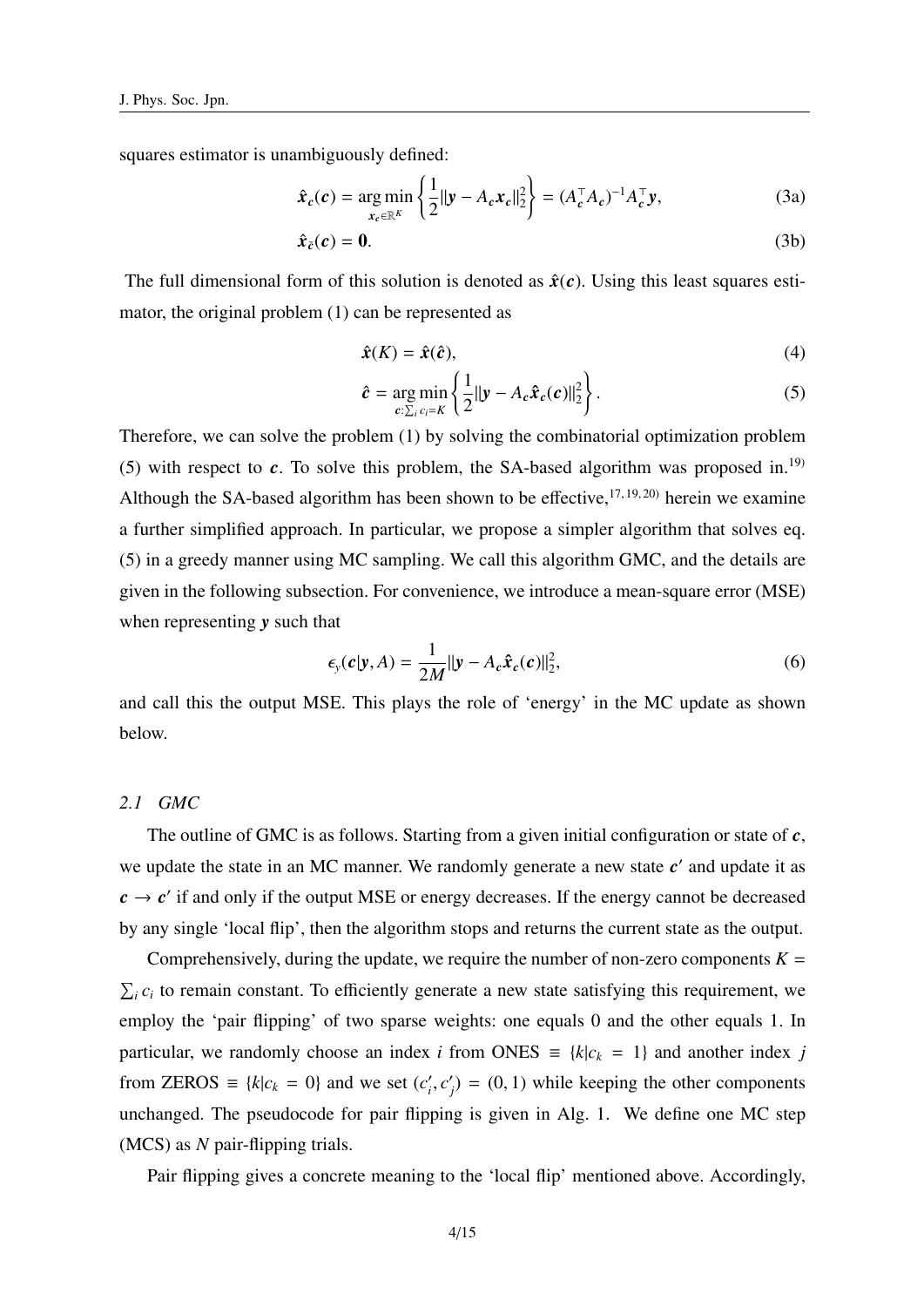J. Phys. Soc. Jpn.

|     | <b>Algorithm 1 MC</b> update with pair flipping                                          |                                                |
|-----|------------------------------------------------------------------------------------------|------------------------------------------------|
|     | 1: procedure $MCFF(c, y, A)$                                                             | $\triangleright$ MC routine with pair flipping |
| 2:  | ONES $\leftarrow \{k c_k = 1\}$ , ZEROS $\leftarrow \{k c_k = 0\}$                       |                                                |
| 3:  | randomly choose <i>i</i> from ONES and <i>j</i> from ZEROS                               |                                                |
| 4:  | $c' \leftarrow c$                                                                        |                                                |
|     | 5: $(c'_i, c'_j) \leftarrow (0, 1)$                                                      |                                                |
| 6:  | $(\epsilon_{y}, \epsilon_{y}') \leftarrow (\epsilon_{y}(c y, A), \epsilon_{y}(c' y, A))$ | $\triangleright$ Calculate energy              |
| 7:  | if $\epsilon'_{y} < \epsilon_{y}$ then                                                   |                                                |
| 8:  | $c \leftarrow c'$                                                                        |                                                |
| 9:  | $\epsilon_{y} \leftarrow \epsilon'_{y}$                                                  |                                                |
| 10: | end if                                                                                   |                                                |
| 11: | return $c, \epsilon$ <sub>v</sub>                                                        |                                                |
|     | 12: end procedure                                                                        |                                                |

we can introduce the stopping condition for GMC as follows. If the configuration of  $c$  is invariant during *t*wait MCSs, we examine all states accessible via a single pair flip from the current state *c* and compute the associated energy values; if there is no lower energy state than the current one, then the algorithm stops; otherwise, the state is updated to the lowest energy state of the locally accessible ones and the usual update is continued. The pseudocode for the entire GMC procedure is given in Alg. 2. Typically, we set  $t_{wait} = 10$  in the following experiments.

If we denote the necessary MCSs until convergence as  $N_{\text{conv}}$ , the scaling of the total computational cost of GMC is  $O(K(N - K)N_{\text{energy}} + N_{\text{conv}}NN_{\text{energy}})$ , where the first term is for the search of locally accessible states and the last term is for the MC update; *N*energy is the computational cost of the energy, which is estimated as  $O(K^3 + MK^2)$  when a naive method of matrix inversion is used but can be reduced to  $N_{\text{energy}} = O(K^2 + MK)$  by using the technique mentioned in.19) Certainly, for the scaling, the computational cost of GMC is in the same order as that of the SA-based algorithm; however, GMC is actually faster because it does not need the annealing procedure required in the SA-based algorithm, reducing the computational cost by a factor of  $O(1)$ . In the next section, we examine the actual behaviour of GMC using numerical experiments. The scaling of  $N_{\text{conv}}$  will also be examined.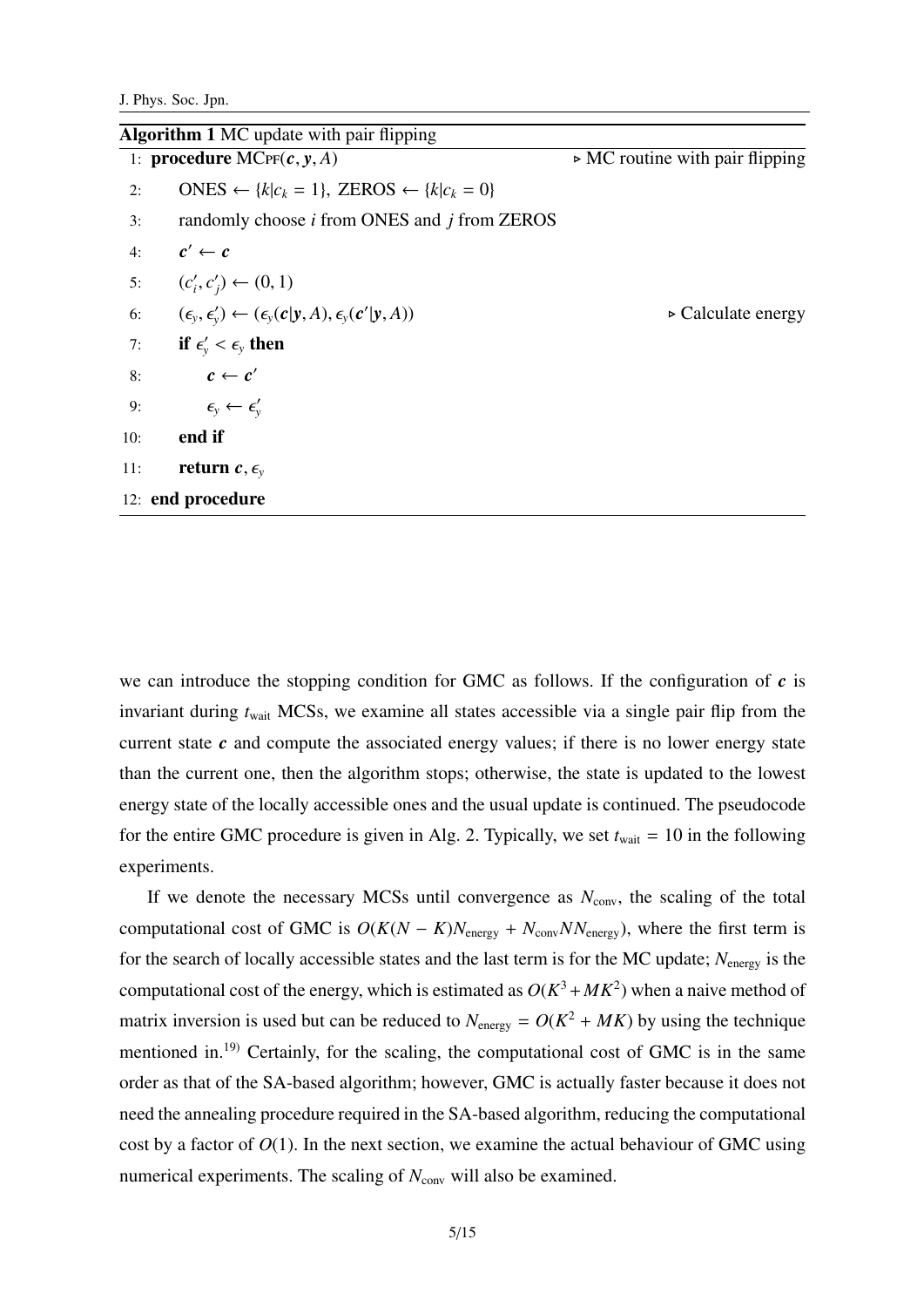|     | <b>Algorithm 2 Greedy Monte-Carlo Search (GMC)</b>                                                       |                                                                                                 |
|-----|----------------------------------------------------------------------------------------------------------|-------------------------------------------------------------------------------------------------|
|     | 1: procedure $GMC(c^{ini}, y, A, t_{wait})$                                                              |                                                                                                 |
| 2:  | $c \leftarrow c^{\text{ini}}, (M, N) \leftarrow \text{size}(A), K \leftarrow \sum_i c_i, t \leftarrow 0$ | $\triangleright$ Initialization                                                                 |
| 3:  | while do                                                                                                 |                                                                                                 |
| 4:  | $c_{\text{pre}} \leftarrow c$                                                                            |                                                                                                 |
| 5:  | for $i = 1 : N$ do                                                                                       | $\triangleright$ One MCS                                                                        |
| 6:  | $(c, \epsilon_{y}) \leftarrow \text{MC}_{\text{PF}}(c, y, A)$                                            |                                                                                                 |
| 7:  | end for                                                                                                  |                                                                                                 |
| 8:  | if $c = c_{pre}$ then                                                                                    | $\triangleright$ State update check                                                             |
| 9:  | $t \leftarrow t + 1$                                                                                     |                                                                                                 |
| 10: | else                                                                                                     |                                                                                                 |
| 11: | $t \leftarrow 0$                                                                                         |                                                                                                 |
| 12: | end if                                                                                                   |                                                                                                 |
| 13: | <b>if</b> $t \geq t_{\text{wait}}$ then                                                                  | ► Exhaustive search of locally accessible states                                                |
| 14: |                                                                                                          | Set $\mathcal E$ as a $(K(N - K))$ -dim vector, and C as a $N \times (K(N - K))$ -dim matrix    |
| 15: | $a \leftarrow 1$                                                                                         | $\triangleright$ Index for locally accessible states                                            |
| 16: | for $i = 1 : K$ do                                                                                       |                                                                                                 |
| 17: | $k \leftarrow$ ONES( <i>i</i> )                                                                          | $\triangleright$ <i>i</i> th component of ONES                                                  |
| 18: | <b>for</b> $j = 1$ : $(N - K)$ <b>do</b>                                                                 |                                                                                                 |
| 19: | $c' \leftarrow c$                                                                                        |                                                                                                 |
| 20: | $l \leftarrow$ ZEROS $(j)$                                                                               | $\triangleright$ <i>j</i> th component of ZEROS                                                 |
| 21: | $(c'_{k}, c'_{l}) \leftarrow (0, 1)$                                                                     | $\triangleright$ Pair flipping                                                                  |
| 22: | $C(:,a) \leftarrow c', \mathcal{E}(a) \leftarrow \epsilon_y(c' y,A),$                                    |                                                                                                 |
| 23: | $a \leftarrow a + 1$                                                                                     |                                                                                                 |
| 24: | end for                                                                                                  |                                                                                                 |
| 25: | end for                                                                                                  |                                                                                                 |
| 26: | if No component of $\mathcal E$ is lower than $\epsilon_y$ then                                          |                                                                                                 |
| 27: | <b>Break</b>                                                                                             | $\triangleright$ Break the while loop                                                           |
| 28: | else                                                                                                     |                                                                                                 |
| 29: |                                                                                                          | $a^* = \arg \min_a \mathcal{E}(a)$ $\rightarrow$ Choose one randomly if multiple minimums exist |
| 30: | $\epsilon_{y} \leftarrow \mathcal{E}(a^*), c \leftarrow C(:,a^*)$                                        |                                                                                                 |
| 31: | $t \leftarrow 0$                                                                                         |                                                                                                 |
| 32: | end if                                                                                                   |                                                                                                 |
| 33: | end if                                                                                                   |                                                                                                 |
| 34: | end while                                                                                                |                                                                                                 |
| 35: | return c                                                                                                 | 6/15                                                                                            |
|     |                                                                                                          |                                                                                                 |

36: end procedure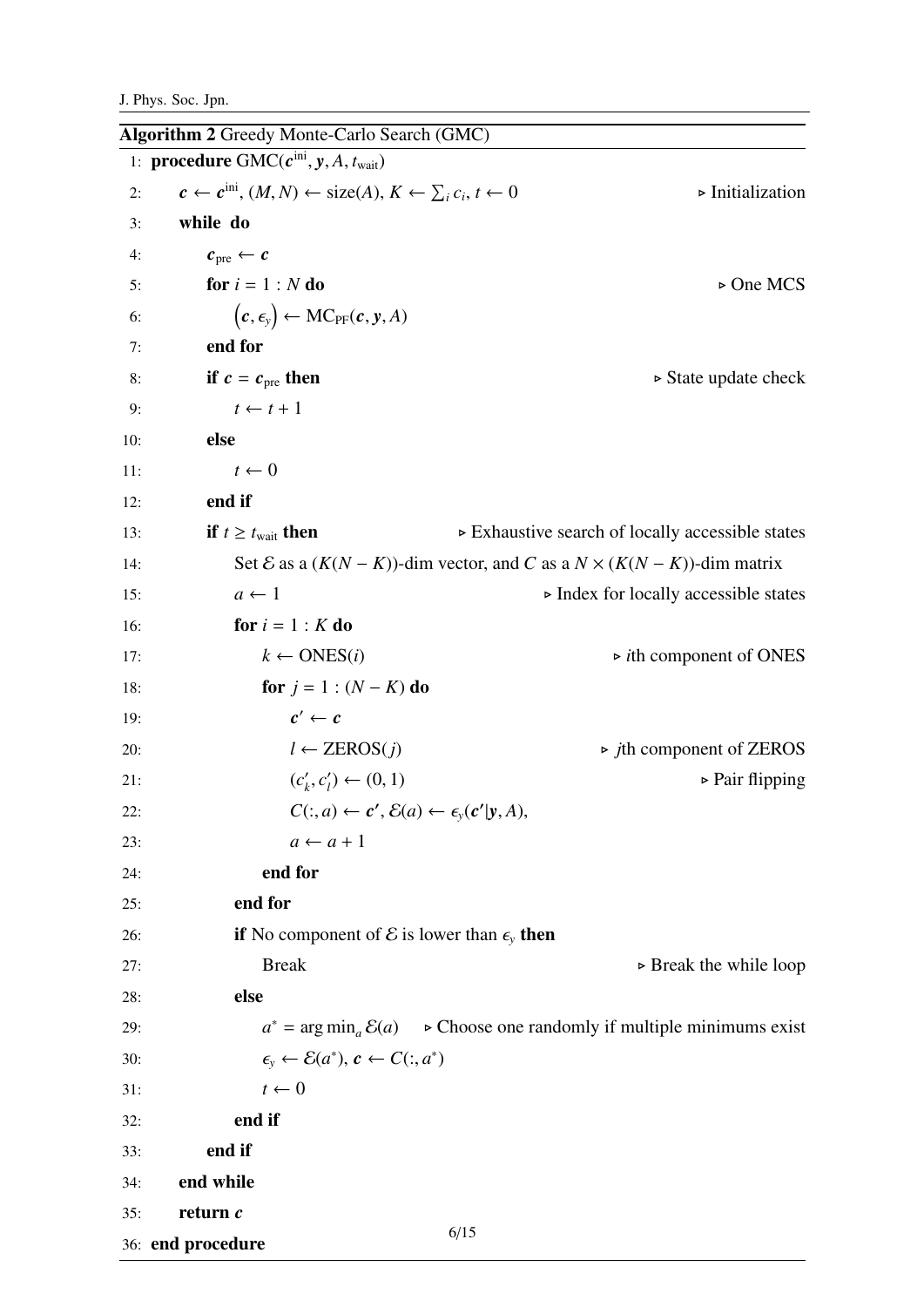#### 3. Numerical experiments

Herein, the performance of the GMC algorithm is numerically examined. Both simulated and real-world datasets are used.

#### *3.1 Simulated dataset*

In this subsection, we examine the performance of GMC on simulated datasets, particularly focusing on whether a perfect reconstruction of  $x^0$  is achieved. To more directly quantify the reconstruction accuracy of  $x^0$ , we introduce another MSE in addition to  $\epsilon_y$ :

$$
\epsilon_x(\boldsymbol{c}) = \frac{1}{2N} ||\boldsymbol{x}^0 - \boldsymbol{\hat{x}}(\boldsymbol{c})||_2^2, \tag{7}
$$

which is referred to as the input MSE hereafter.

Our simulated datasets are generated as follows. Each component of the design matrix  $A \in \mathbb{R}^{M \times N}$  is independent and identically distributed (i.i.d.) from  $\mathcal{N}(0, N^{-1})$ ; the non-zero components of the  $K_0$ -sparse signal  $x^0 \in \mathbb{R}^N$  are also i.i.d. from  $\mathcal{N}(0, 1/\rho_0)$ , where  $\rho_0 =$  $K_0/N$  is the density of the non-zero components, setting the power of the signal to unity. The data vector is then obtained by eq. (2) given  $A$  and  $x^0$ . This setup is identical to that of the theoretical computation in;<sup>17)</sup> thus, we can directly compare the results. We follow the limit of theoretical computation, where the thermodynamic limit  $N \to \infty$  is considered while maintaining the ratios  $\alpha = M/N$ ,  $\rho = K/N$ ,  $\rho_0 = K_0/N$  in  $O(1)$ .

## *3.1.1 Noiseless case*

Herein, we examine the perfect reconstruction ratio obtained by GMC when the sparsity is correctly specified  $\rho = \rho_0$ . In particular, we prepare  $N_{init}$  initial conditions with the correct sparsity  $\rho = \rho_0$  for each sample of  $(x^0, A)$ , run GMC from the initial conditions and compute the ratio achieving a perfect reconstruction of the true signal. We call this ratio the *success rate* ( $P_{\text{suc}}$ ). The ensemble of  $P_{\text{suc}}$  for  $N_{\text{samp}}$  samples quantifies the performance of GMC and is therefore investigated below. For simplicity, we fix  $N_{init} = 100$  in the following experiments.

The average value of  $P_{\text{sur}}$  over  $N_{\text{sampling}} = 100$  is listed against the system size in Table I. The examined system sizes are  $N = 100, 200, 400, 800, 1000$  and the other parameters are

|                                                                                   |  |  | 200 |  |  |  |  |  |  | 400 |  |  |  |  | 800 |  |  |  | 1000 |  |  |
|-----------------------------------------------------------------------------------|--|--|-----|--|--|--|--|--|--|-----|--|--|--|--|-----|--|--|--|------|--|--|
| $P_{\text{succ}}$    0.56±0.02   0.54±0.02   0.52±0.02   0.67 ±0.07   0.75 ± 0.04 |  |  |     |  |  |  |  |  |  |     |  |  |  |  |     |  |  |  |      |  |  |

Table I. The system size dependence of the average value of  $P_{\text{succ}}$ . The dependence seems to be absent.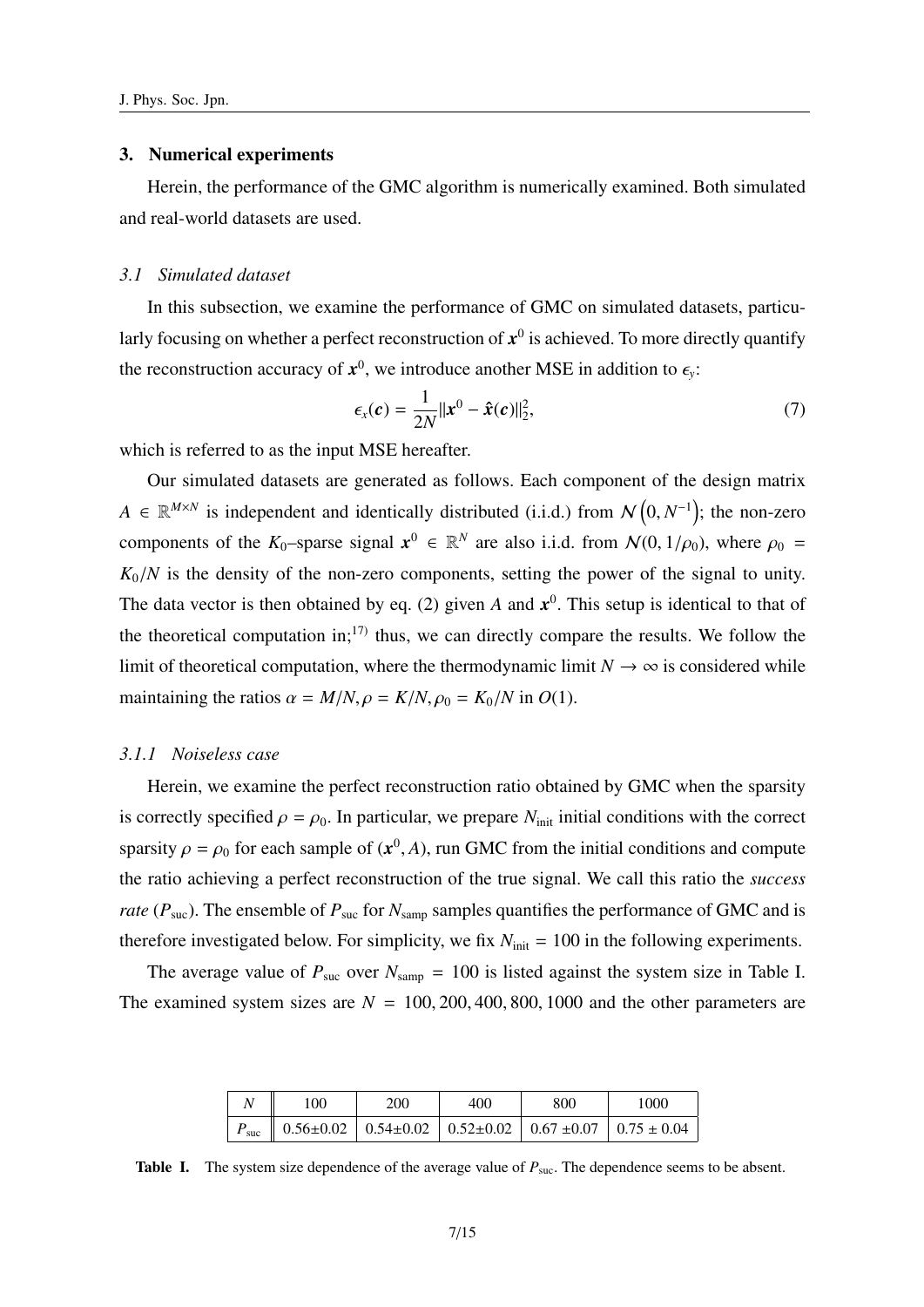fixed to  $\alpha = 0.5$ ,  $\rho_0 = \rho = 0.2$ . The error bar is the standard error over the  $N_{\text{samp}}$  samples. The result implies that a system size dependence is very weak or absent and GMC can stably find the true solution.

Further, we investigate the ratio of samples exhibiting  $P_{\text{succ}} > 0$ ,  $P_{\text{sampling}}$ , for a wide range of parameters  $(\alpha, \rho_0)$ . This allows us to capture the practical algorithmic limit of the perfect reconstruction by GMC. A heat map of  $P_{\text{samp}}$  for the overall region of  $(\alpha, \rho_0)$  at  $N = 100$  is plotted in the left panel of Fig. 1. Herein,  $P_{\text{samp}}$  is computed for  $N_{\text{samp}} = 100$  samples. The



Fig. 1. (Left) A heat map of  $P_{\text{ samp}}$  at  $N = 100$  for the overall range of the parameters  $(\alpha, \rho_0)$ . The while line is the theoretically derived limit obtained in.<sup>17)</sup> (Right) Plots of  $P_{\text{samp}}$  against  $\alpha$  at  $\rho = 0.2$  for different system sizes. The black dotted line ( $\ell_0$ ) denotes the limit derived in<sup>17)</sup> while the black dashed line ( $\ell_1$ ) is the theoretical limit of the  $\ell_1$  relaxation.<sup>13, 14)</sup>

theoretically derived algorithmic limit is depicted by a white line, and a sharp change of the colour occurs around the line. This implies that GMC achieves the limit. To examine this point, we further investigate the system size dependence of  $P_{\text{samp}}$ . The result is indicated in the plot of  $P_{\text{ samp}}$  against  $\alpha$  at  $\rho_0 = 0.2$  in the right panel of the same figure. As *N* grows, the curve of *P*samp becomes steeper, implying the presence of phase transition. Although the precise location of the transition point is unclear, it seems to be larger than the algorithmic limit (black dotted line) derived in.<sup>17)</sup> This unfortunately means that the GMC performance is worse than the SA-based method. Meanwhile, the transition point location seems to be still smaller than the reconstruction limit of the  $\ell_1$  relaxation (black dashed line), implying that GMC outperforms LASSO and thus can be a reasonable solver.

Thirdly, we list the necessary MCSs until convergence in Fig. 2. Herein, the average value over  $N_{\text{samp}} = 100$  is shown with the standard error. The result implies a linear in-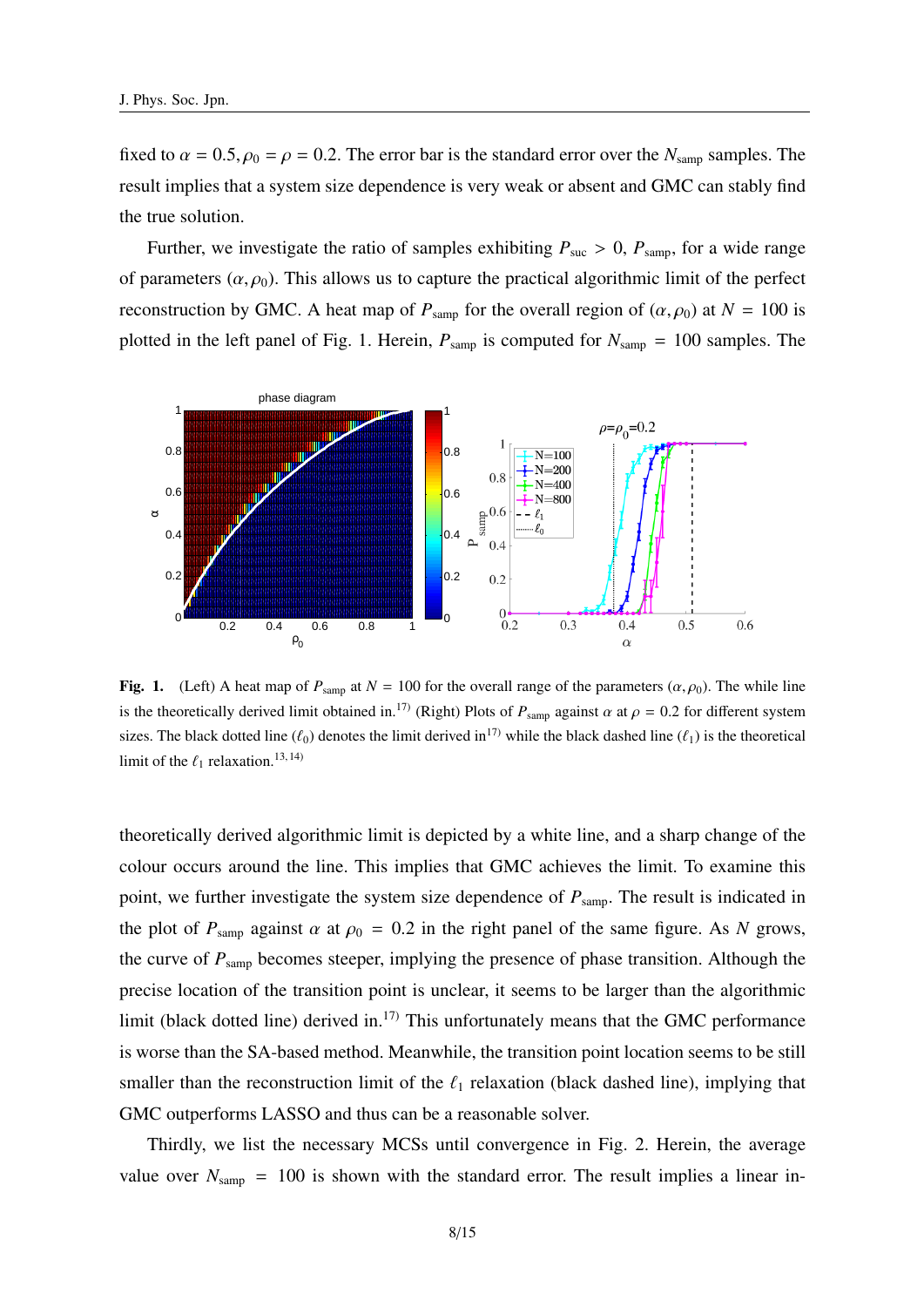

Fig. 2. The system size dependence of  $N_{\text{conv}}$ . A linear increasing tendency with respect to *N* is observed.

crease in  $N_{\text{conv}}$  with respect to *N*. Therefore, the total computational cost of GMC is scaled as  $O(K(N - K)N_{\text{energy}} + N^2 N_{\text{energy}})$ . This is certainly not cheap; however, GMC can achieve a perfect reconstruction even for rather large values of  $\rho_0$ , which is not possible using other greedy algorithms such as OMP. This again suggests that GMC is a reasonable choice for sparse linear regression.

Finally, we compare the actual computational time between GMC and the SA-based method. The result is plotted against the system size in Fig. 3. In the SA algorithm, we adopt the schedule of:<sup>17)</sup>  $N_T$  = 200 temperature points, the highest and lowest temperatures of which are  $T = 50$  and  $10^{-6}$ , are selected adaptively combining the arithmetic and geometric progression way; the waiting time  $\tau$  at each temperature is fixed to be  $\tau = 5$ . In both the algorithms, we commonly use the naive method of matrix inversion in the energy computation, and thus  $N_{\text{energy}} = O(K^3 + MK^2) = O(N^3)$ . In one MCS, *N* trial flips are conducted and thus the total computational cost of the SA algorithm is expected to be scaled as  $O(N<sup>4</sup>)$ . Meanwhile, based on the discussion in sec. 2.1 and the finding in Fig. 2, the total computational cost of GMC is expected to be  $O(N^5)$ . These scalings are observed in Fig. 3. This seems to imply that GMC is worse than the SA algorithm, but we have two noteworthy remarks against this implication. The first point is that at least GMC is faster at small *N* as observed in Fig. 3, which would be due to the SA's extra computational cost coming from simulating many temperature points. The second point is that the SA's scaling  $O(N<sup>4</sup>)$  is not completely reliable: this scaling is derived assuming the necessary temperature points  $N<sub>T</sub>$  and the waiting time  $\tau$  for perfect reconstruction are independent of the system size *N*, but this assumption has no strong reasoning. In the examined range of the system sizes,  $(N_T, \tau) = (200, 5)$  seems to be sufficient, but for larger systems, this may not the case. To see the true scaling necessary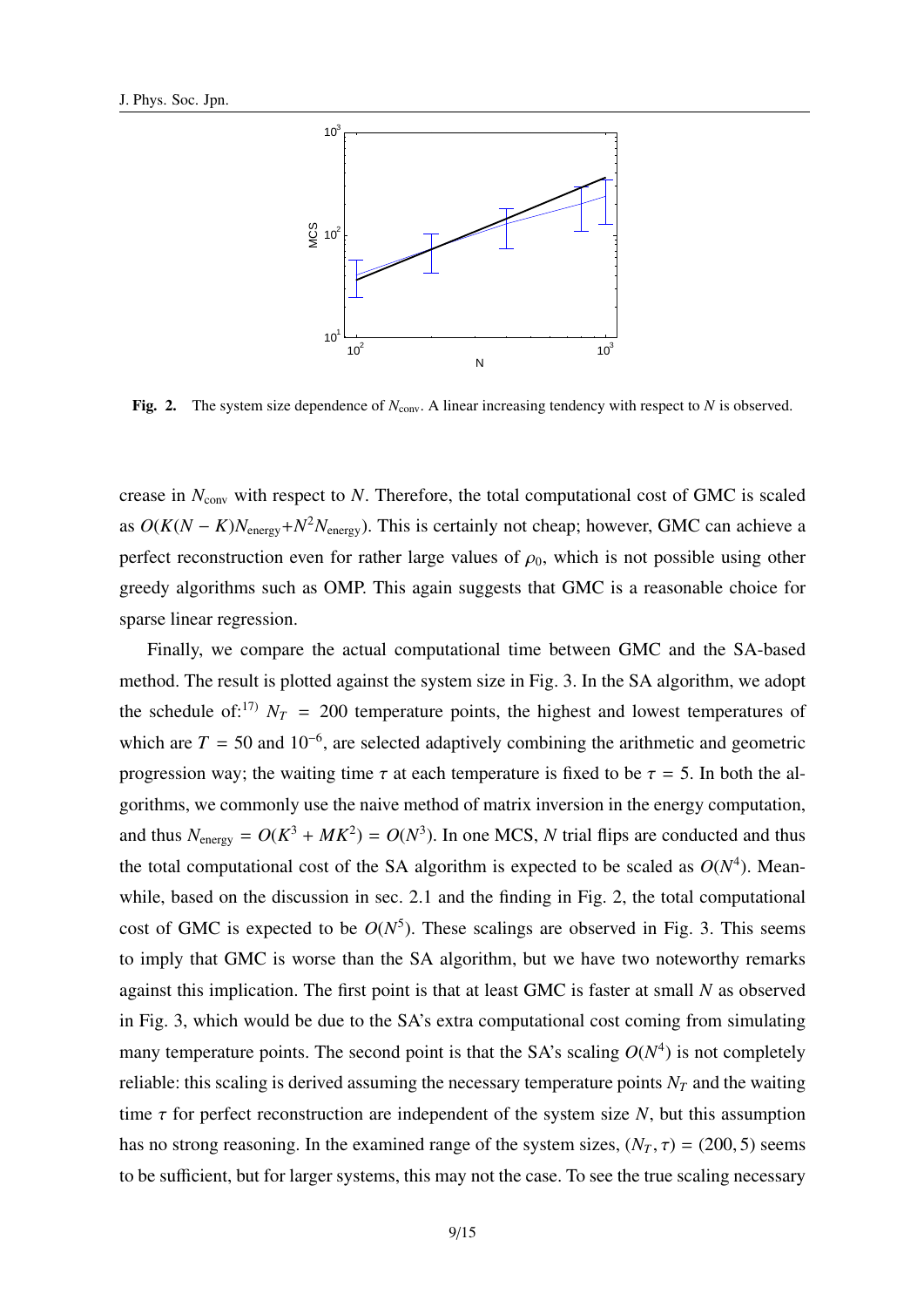

Fig. 3. Plot of actual computational time of GMC and the SA-based algorithm against the system size. The other parameters are  $(\rho, \rho_0, \alpha) = (0.2, 0.2, 0.5)$  where the perfect reconstruction is possible by both the algorithms, and we checked it is actually achieved in these simulations. Slopes of 5 and 4 correspond to the expected scaling of computational time for GMC and SA, respectively. For both the algorithms, 10 different samples are examined for all the system sizes, and the error bar is obtained as the standard error among the samples.

for the perfect reconstruction by the SA algorithm, further detailed investigations should be necessary but we leave it as a future work.

#### *3.1.2 Noisy case*

Here we examine the performance of GMC on the noisy case. The data vector is assumed to be generated through

$$
y = Ax^0 + \xi,\tag{8}
$$

where  $\xi$  is the noise vector each component of which is i.i.d. from  $\mathcal{N}(0, \sigma_{\xi}^2)$ . The reconstruction performance of  $x^0$  is the subject of interest and we quantify this by  $\epsilon_y$  and  $\epsilon_x$ .

To provide a solid advance, we compare the GMC result with the theoretical and simulation results in.<sup>17)</sup> In Fig. 4, we plot  $\epsilon_y$  and  $\epsilon_x$  achieved by GMC against  $\rho$  at  $(\rho_0, \alpha, \sigma_{\xi}^2)$  $) =$  $(0.2, 0.5, 0.1)$  for different system sizes. Here, for each sample of  $\{y, A\}$ , GMC tries  $N_{init} = 100$ different initial conditions and the one with the smallest  $\epsilon_y$  is adopted as our estimator. Each data point in the plot is obtained from the experiments over  $N_{\text{samp}}$  independent samples, where  $N_{\text{samp}} = 100$  and 20 are taken for  $N = 100$  and 200, respectively. We draw several theoretical curves: the black one (EC) for the entropy crisis in the RS level, red (AT) and green (RFOT) ones for the spin-glass transitions of two different natures. For the details, see.<sup>17)</sup> Basically, these spin-glass transition lines play as a role of lower bounds of errors achievable by the SA-based algorithm. The GMC result well matches with these lines, and the SA result does so as shown in.<sup>17)</sup> This implies that GMC can exhibit comparable performance with the SA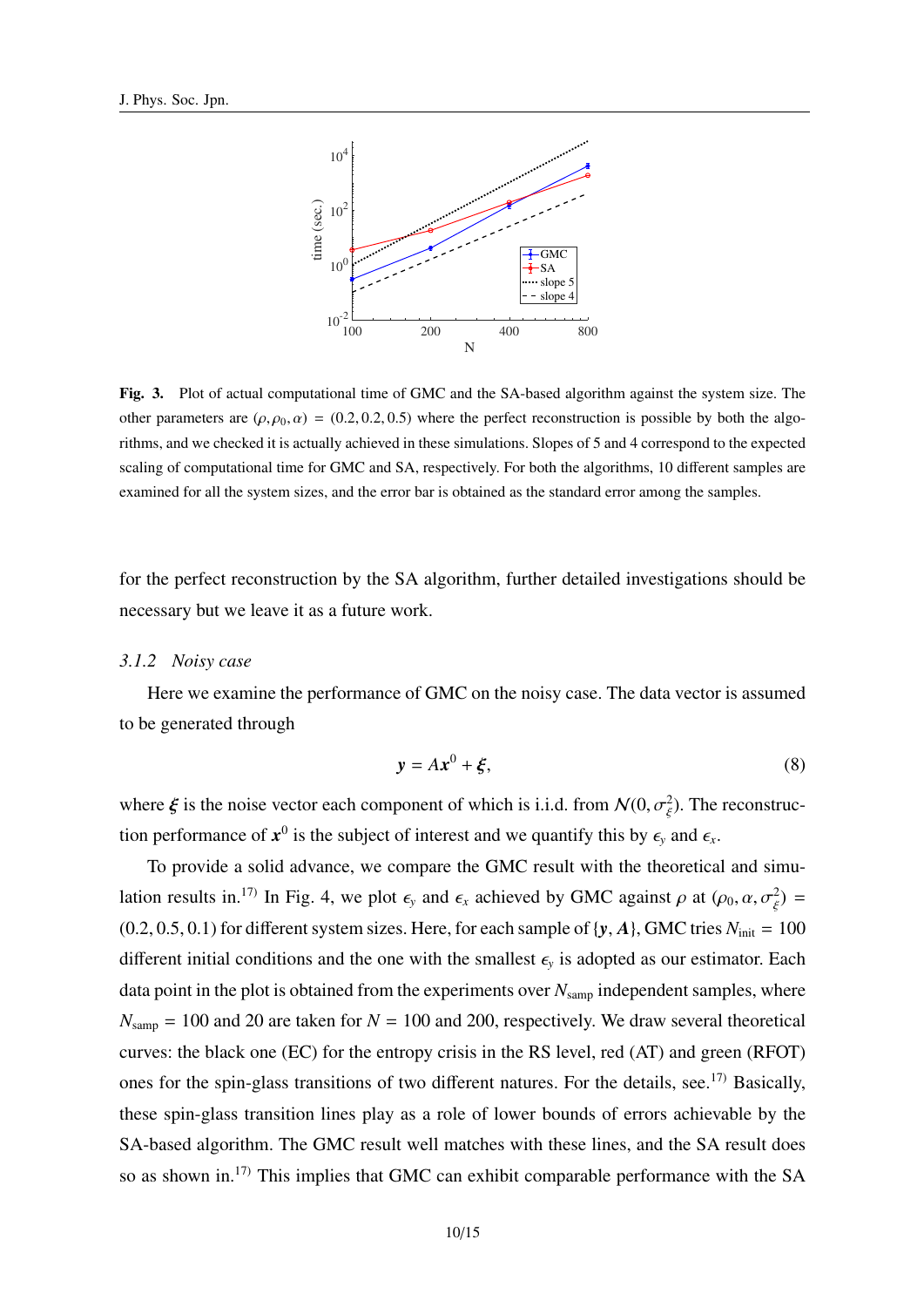

Fig. 4. Plot of  $\epsilon_y$  (left) and  $\epsilon_x$  (right) against  $\rho$  for  $N = 100, 200$  at  $\sigma_{\xi}^2 = 0.1$ . The other parameters are  $(\rho_0, \alpha) = (0.2, 0.5)$ . Numerical results (color markers) are compared with the theoretical limits and are found to be matched well with the spin-glass transition lines (AT and RFOT). For the details, see the main text and.<sup>17)</sup> Figure 14 in<sup>17)</sup> are the counterpart of this figure.

algorithm even in the noisy case. This supports the application of GMC to real-world datasets. One such example is shown in the next subsection.

## *3.2 Real-world dataset*

Herein, we apply GMC to a dataset of Type Ia supernovae. Our dataset is a part of the data from,<sup>21, 22)</sup> which was screened using a certain criterion.<sup>23)</sup> This dataset was recently treated using a number of sparse estimation techniques, and a set of important variables known to be empirically significant has been reproduced.<sup>20, 23–25)</sup> In these studies, LASSO and  $\ell_0$  cases were treated and cross-validation (CV) was employed for the hyperparameter estimation. We reanalyse this dataset using GMC. The parameters of the screened data are  $M = 78$ and  $N = 276$ , and a standardization, i.e. centering  $\bf{v}$  and columns of *A* and normalizing the columns of *A* to be unit norm, was employed in the pre-processing.

Table II shows the GMC result for the supernovae dataset. Herein, we changed the value of *K* from 1 to 5, and for each *K* we examined ten different initial conditions and picked the lowest energy configuration among the tens as our final estimator  $\hat{c}$ . The result implies that the output MSE decreases as *K* grows, and some variables such as "2" and "1" seem to be frequently selected.

To scrutinize this result, we also computed the leave-one-out (LOO) cross-validation (CV) error:

$$
\epsilon_{CV}\left(K\left(=\sum_{i}\hat{c}_{i}^{\setminus\mu},\forall\mu\right)\middle|\mathbf{y},A\right)=\frac{1}{2M}\sum_{\mu=1}^{M}\left(y_{\mu}-\sum_{i=1}^{N}A_{\mu i}x_{i}^{\setminus\mu}(\hat{\mathbf{c}}^{\setminus\mu})\right)^{2},\tag{9}
$$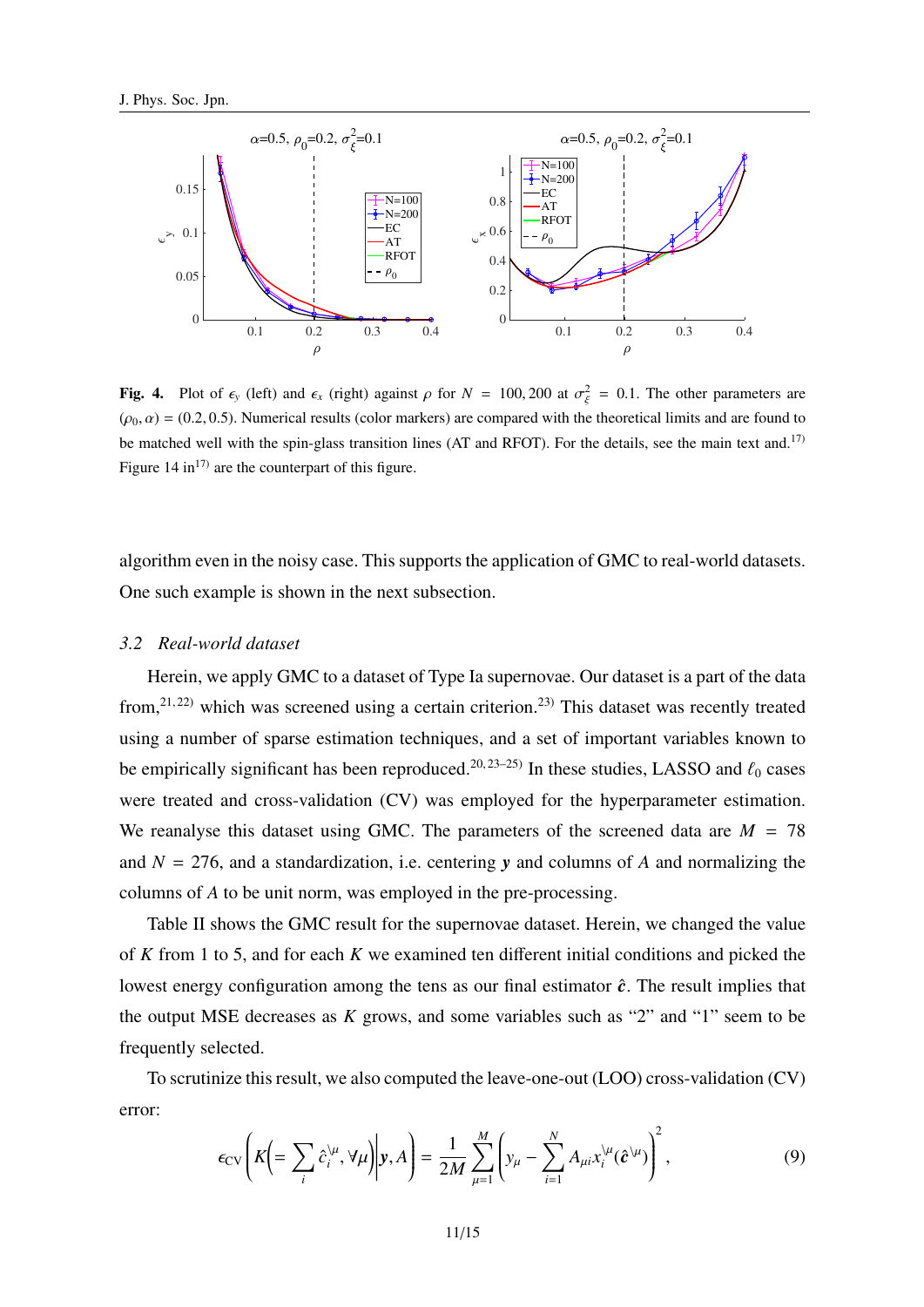| $\epsilon_v$ | 0.0312 | 0.0204    | 0.0179        | 0.0158         | 0.0139                |
|--------------|--------|-----------|---------------|----------------|-----------------------|
| variables    |        | $\{1,2\}$ | $\{1,2,233\}$ | ${1,2,94,233}$ | $\{2,6,170,221,225\}$ |

**Table II.** The output MSE  $\epsilon$ <sub>y</sub> and selected variables' indices for the Type Ia supernovae dataset from<sup>23)</sup> obtained by GMC. The final estimator of  $c$  is the least  $\epsilon_{y}$  configuration obtained by ten independent runs of GMC with different initial conditions.

| $\epsilon_{\rm CV}$ |  | $0.0328$   $0.0239$   $0.0261$   $0.0302$   $0.0342$ |  |
|---------------------|--|------------------------------------------------------|--|

**Table III.** LOO CV error obtained for  $K = 1-5$  for the type Ia supernova data set.

where  $x^{\mu}(c)$  is the solution of eq. (3) given *c* and " $\mu$ th LOO system { $A^{\mu}, y^{\mu}$ ":  $y^{\mu}$ is the data vector whose  $\mu$ th component is removed from the original one as  $y^{\mu}$  =  $(y_1, y_2, \dots, y_{\mu-1}, y_{\mu+1}, \dots, y_M)^\top$ , and  $A^{\setminus \mu}$  is defined similarly. In our present case, the  $\mu$ th LOO estimator  $\hat{c}^{\setminus\mu}$  is computed by running GMC for the  $\mu$ th LOO system, and thus can be different for each LOO system.

The result of a typical single run of GMC is shown in Table III. Here, the LOO CV error takes its minimum at  $K = 2$ , implying that the best model is obtained at this sparsity level. For further quantification of statistical correlations between variables, we count how many times each variable was selected in this LOO CV procedure, following the way of.<sup>20)</sup> Table IV summarizes the results for five variables from the top for  $K = 1-5$ . This indicates that no variables other than "2" representing *light width* were chosen stably, whereas variable "1" representing *color* was selected with high frequencies for  $K \leq 4$ . Table IV shows that the frequency of "1" being selected is significantly reduced for  $K = 5$ . This is presumably due to the strong statistical correlations between "1" and the newly added variables. In addition, the results for  $K \geq 4$  varied as we rerun GMC with different initial conditions. These observations mean that we could select at most only *light width* and *color* as the relevant variables. This conclusion is consistent with those of recent papers<sup>20, 23–25)</sup> using a number of methods including the SA-based one. The similar conclusion is obtained by further detailed analysis using the MC method.<sup>26, 27)</sup> This provides additional evidence for the practicality of the GMC algorithm.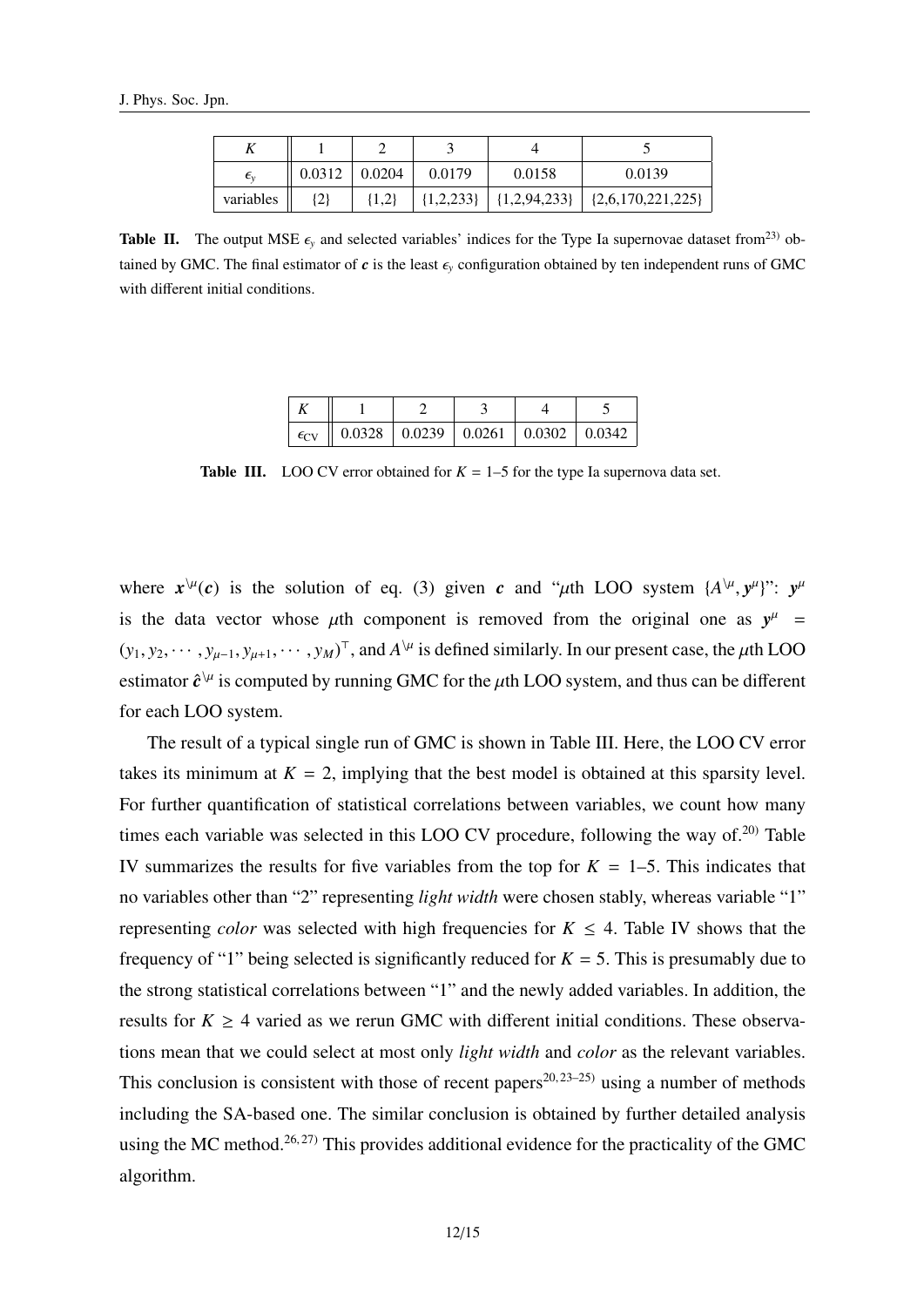| K |                |                |          |        |        |                |
|---|----------------|----------------|----------|--------|--------|----------------|
| 1 | variables      | $\overline{2}$ | $\ast$   | $\ast$ | $\ast$ | $\ast$         |
|   | times selected | 78             | $\theta$ | 0      | 0      | $\theta$       |
| 2 | variables      | 2              | 1        | 275    | $\ast$ | $\ast$         |
|   | times selected | 78             | 77       | 1      | 0      | $\overline{0}$ |
| 3 | variables      | 2              | 1        | 233    | 14     | 15             |
|   | times selected | 78             | 78       | 70     | 3      | $\overline{2}$ |
| 4 | variables      | $\overline{2}$ | 1        | 233    | 94     | 97             |
|   | times selected | 78             | 76       | 74     | 66     | $\overline{2}$ |
| 5 | variables      | 2              | 233      | 1      | 268    | 36             |
|   | times selected | 78             | 37       | 32     | 29     | 26             |

**Table IV.** The top five variables selected by the  $M = 78$  LOO CV for  $K = 1-5$ . The result is similar to that  $of<sup>20</sup>$  using the SA-based method.

# 4. Summary

In this study, inspired by the theoretical result and the SA-based algorithm of, $17, 19, 20$ ) we proposed an MC-based greedy algorithm called GMC for sparse linear regression. GMC is simpler than the SA-based algorithm but still it can achieve the perfect reconstruction in undersampling situations of a reasonable level, as shown by the numerical experiments on synthetic datasets. These experiments also suggest that GMC can outperform the  $\ell_1$  relaxation which is the most commonly used method for sparse estimation. An additional experiment on a real-world dataset of supernovae also supported the practicality of GMC. These results imply that the energy landscape of the sparse linear regression problem is simple and exhibits a funnel-like structure<sup>28)</sup> in the reconstructable region. We believe that this finding inspires further algorithms of sparse linear regression as well as new models for complex systems, such as glasses and proteins, based on sparse variable selection.

# Acknowledgement

This work was supported by JSPS KAKENHI Nos. 25120013, 17H00764, 18K11463 and 19H01812, JST CREST Grant Number JPMJCR1912, Japan. TO is also supported by a Grant for Basic Science Research Projects from the Sumitomo Foundation.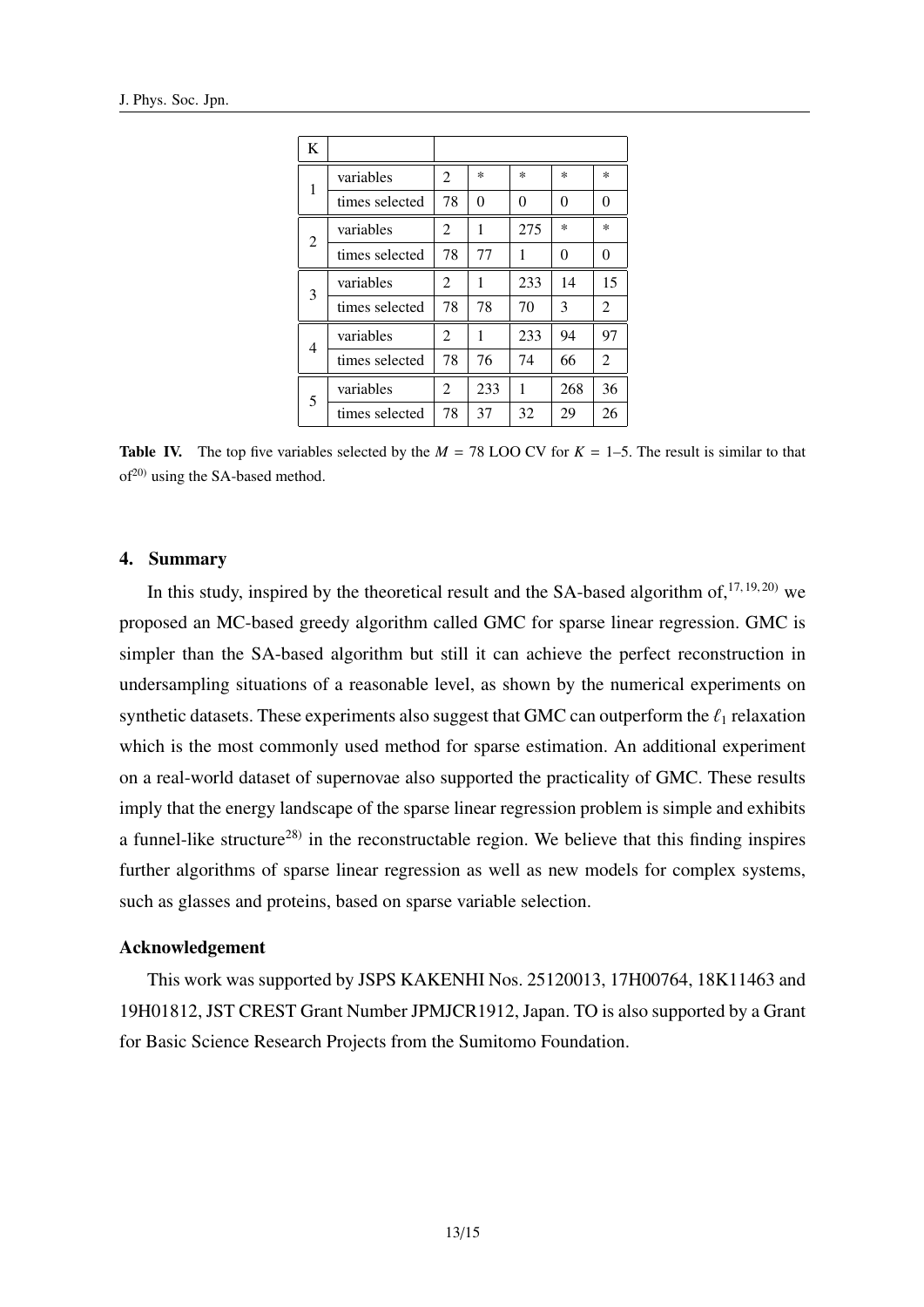#### References

- 1) E. J. Candès and T. Tao: IEEE transactions on information theory 51 (2005) 4203.
- 2) E. J. Candes, J. Romberg, and T. Tao: IEEE Transactions on information theory ` 52 (2006) 489.
- 3) E. J. Candès and T. Tao: IEEE transactions on information theory 52 (2006) 5406.
- 4) D. L. Donoho: IEEE Transactions on information theory 52 (2006) 1289.
- 5) B. K. Natarajan: SIAM journal on computing 24 (1995) 227.
- 6) Y. C. Pati, R. Rezaiifar, and P. S. Krishnaprasad: Signals, Systems and Computers, 1993. 1993 Conference Record of The Twenty-Seventh Asilomar Conference on, 1993, pp. 40–44.
- 7) G. M. Davis, S. G. Mallat, and Z. Zhang: Optical engineering 33 (1994) 2183.
- 8) R. Chartrand and W. Yin: Iterative Reweighted Algorithms for Compressive Sensing (2008).
- 9) R. Tibshirani: Journal of the Royal Statistical Society. Series B (Methodological) (1996) 267.
- 10) N. Meinshausen and P. Bühlmann: 2004.
- 11) O. Banerjee, L. E. Ghaoui, A. d'Aspremont, and G. Natsoulis: Proceedings of the 23rd international conference on Machine learning, 2006, pp. 89–96.
- 12) J. Friedman, T. Hastie, and R. Tibshirani: Biostatistics 9 (2008) 432.
- 13) D. Donoho and J. Tanner: Philosophical Transactions of the Royal Society of London A: Mathematical, Physical and Engineering Sciences 367 (2009) 4273.
- 14) Y. Kabashima, T. Wadayama, and T. Tanaka: Journal of Statistical Mechanics: Theory and Experiment 2009 (2009) L09003.
- 15) F. Krzakala, M. Mézard, F. Sausset, Y. Sun, and L. Zdeborová: Journal of Statistical Mechanics: Theory and Experiment 2012 (2012) P08009.
- 16) S. Kirkpatrick, C. D. Gelatt, and M. P. Vecchi: science 220 (1983) 671.
- 17) T. Obuchi, Y. Nakanishi-Ohno, M. Okada, and Y. Kabashima: Journal of Statistical Mechanics: Theory and Experiment 2018 (2018) 103401.
- 18) Y. Nakanishi-Ohno, T. Obuchi, M. Okada, and Y. Kabashima: Journal of Statistical Mechanics: Theory and Experiment 2016 (2016) 063302.